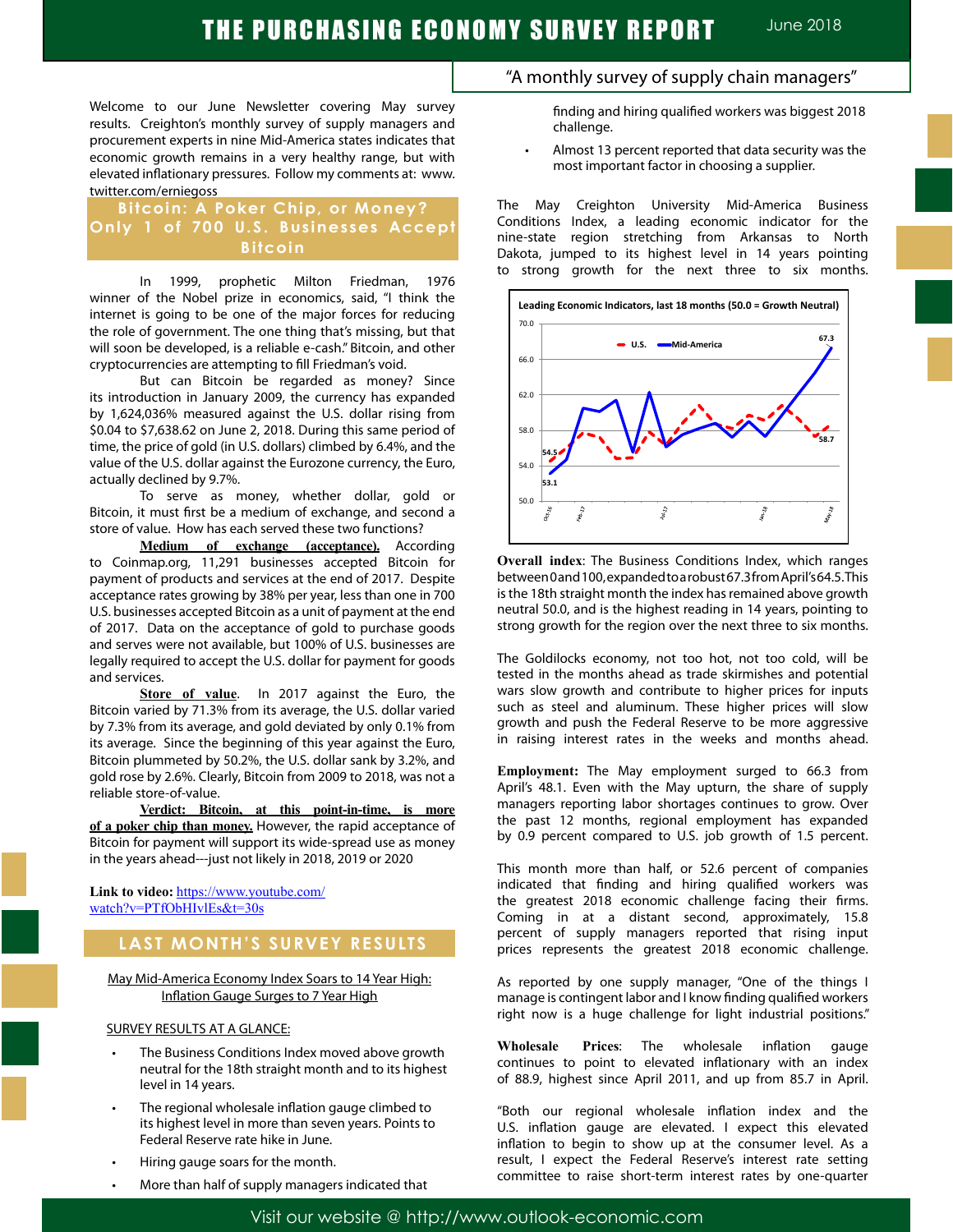### "A monthly survey of supply chain managers"

### "A monthly survey of supply chain managers"

Follow daily comments at www.twitter.com/erniegoss Visit our website @ http://www.outlook-economic.com

of one percentage point (25 basis points) at its June meeting.

**Confidence**: Looking ahead six months, economic optimism, as captured by the May Business Confidence Index, decreased to a still strong 66.3 from April's 70.2. Healthy profit growth, still low interest rates, and lower tax rates, pushed business confidence into a range indicating robust confidence. However, the May survey was conducted before the announcement of higher U.S. tariffs on steel and aluminum.

**Inventories**: Companies expanded their inventories of raw materials and supplies but at a slower pace than in April. The May inventory index declined to 59.3 from April's 64.3.

In terms of choosing a supply vendor, almost 13 percent reported that data security was the most important factor in choosing a supplier. Another 25 percent of the supply managers indicated that data security was a very important factor in selecting a supplier.

**Trade:** The regional new export orders index slipped to a still healthy 64.8 from 70.0 in April, and the import index expanded to a strong 63.0 from April's 62.5. Rapidly rising export orders and imports may be the result of firms in the U.S., and among trading partners, advancing purchasing in anticipation of rising trade restrictions and tariffs.

**Other components**: Components of the May Business Conditions Index were new orders at 78.4, up from 76.8 in April; the production or sales index advanced to 72.4, up from April's 70.8; and speed of deliveries of raw materials and supplies fell to 60.0 from last month's 62.8.

The Creighton Economic Forecasting Group has conducted the monthly survey of supply managers in nine states since 1994 to produce leading economic indicators of the Mid-America economy. States included in the survey are Arkansas, Iowa, Kansas, Minnesota, Missouri, Nebraska, North Dakota, Oklahoma and South Dakota.

The forecasting group's overall index, referred to as the Business Conditions Index, ranges between 0 and 100. An index greater than 50 indicates an expansionary economy over the course of the next three to six months. The Business Conditions Index is a mathematical average of indices for new orders, production or sales, employment, inventories and delivery lead time. This is the same methodology, used since 1931 by the Institute for Supply Management, formerly the National Association of Purchasing Management.

### **MID-AMERICA STATES**

#### ARKANSAS

The May Business Conditions Index for Arkansas rose to 66.2 from April's 59.6. Components of the index from the monthly survey of supply managers were new orders at 77.9, production or sales at 70.9, delivery lead time at 58.8, inventories at 57.6, and employment at 66.1. Over the past 12 months, the Arkansas economy has added 1,200 durable goods manufacturing jobs for a growth of 1.6 percent, and 1,900 nondurable manufacturing jobs for a growth of 2.3 percent. Arkansas ranked seventh among the nine states in the region in terms of the rate of overall manufacturing growth over the past 12 months.

#### IOWA

The May Business Conditions Index for Iowa declined to a very healthy 62.5 from 63.9 in April. Components of the overall index from the monthly survey of supply managers were new orders at 62.3, production or sales at 70.2, delivery lead time at 58.1, employment at 65.1, and inventories at 56.9. Over the past 12 months, the Iowa economy has added 7,700 durable goods manufacturing jobs for a growth of 6.3 percent, and 2,200 nondurable manufacturing jobs for a growth of 2.4 percent. Iowa ranked second among the nine states in the region in terms of the rate of overall manufacturing growth over the past 12 months.

### **KANSAS**

The Kansas Business Conditions Index for May advanced to 68.7 from April's 66.5. Components of the leading economic indicator from the monthly survey of supply managers were new orders at 80.6, production or sales at 73.0, delivery lead time at 61.2, employment at 69.0, and inventories at 59.6. Over the past 12 months, the Kansas economy has added 900 durable goods manufacturing jobs for a growth of 1.0 percent, and 2,800 nondurable manufacturing jobs for a growth of 4.3 percent. Kansas ranked sixth among the nine states in the region in terms of the rate of overall manufacturing growth over the past 12 months.

### **MINNESOTA**

- The nation added 223,000 jobs for May and the unemployment rate declined to an 18 year low of 3.8%.
- • This spring, the U.S. had more job openings than unemployed workers.
- • In order to reduce borrowing costs, the state of Connecticut is issuing debt with the promise to limit state spending and future borrowing and funnel excess into a reserve fund.
- On June 4, the Nasdaq stock index notched a record high as Apple and Amazon soared to new highs

The May Business Conditions Index for Minnesota expanded to a very healthy 64.2 from April's 63.6. Components of the overall May index from the monthly survey of supply managers were new orders at 75.6, production or sales at 69.1, delivery lead time at 56.9, inventories at 55.8, and employment at 63.6. Over the past 12 months, the Minnesota economy has added 2,800 durable goods manufacturing jobs for a growth of 1.4 percent, and 1,900 nondurable manufacturing jobs for a growth of 1.6 percent. Minnesota ranked eighth among the nine states in the region in terms of the rate overall manufacturing growth over the past 12 months.

#### MISSOURI

The May Business Conditions Index for Missouri climbed to 69.6 from 67.4 in April. Components of the overall index from the survey of supply managers were new orders at 81.6, production or sales at 73.9, delivery lead time at 62.1, inventories at 60.4, and employment at 70.1. Over the past 12 months, the Missouri economy has added 4,100 durable goods manufacturing jobs for a growth of 2.6 percent, and lost 1,700 nondurable manufacturing jobs for a growth of minus 1.6 percent. Missouri ranked ninth among the nine states in the region in terms of the rate of overall manufacturing growth over the past 12 months.

- On June 1, President Trump ordered Energy Secretary Rick Perry to "prepare immediate steps," including subsidies, to stop the closing of unprofitable coal and nuclear plants around the country. Alternatively, the President should stop the subsidies going to solar and wind.
- Survey results for June will be released on July 2, the first business day of the month.

Follow Goss on twitter at http://twitter.com/erniegoss For historical data and forecasts visit our website at: http://www2.creighton.edu/business/economicoutlook/



- 
- 
- 
- 

#### NEBRASKA

The May Business Conditions Index for Nebraska rose to 70.1 from 67.0 in April. Components of the index from the monthly survey of supply managers were new orders at 82.2, production or sales at 74.3, delivery lead time at 62.5, inventories at 60.7, and employment at 70.7. Over the past 12 months, the Nebraska economy has added 1,900 durable goods manufacturing jobs for a growth of 4.3 percent, and 1,200 nondurable manufacturing jobs for a growth of 2.2 percent. Nebraska ranked third among the nine states in the region in terms of the rate of overall manufacturing growth over the past 12 months.

### NORTH DAKOTA

The Business Conditions Index for North Dakota rocketed to 62.4 from April's regional low of 49.8. Components of the overall index were new orders at 73.6, production or sales at 67.5, delivery lead time at 55.1, employment at 61.4, and inventories at 54.4. Over the past 12 months, the North Dakota economy has added 800 durable goods manufacturing jobs for a growth of 5.0 percent, and lost 100 nondurable manufacturing jobs for a growth of minus 1.2 percent. North Dakota ranked fifth among the nine states in the region in terms of the rate of overall manufacturing growth over the past 12 months.











**OKLAHOMA** 

# THE PURCHASING ECONOMY SURVEY REPORT April 2018

Oklahoma's Business Conditions Index has now remained above the 50.0 threshold for the last 10 months. The overall index from a monthly survey of supply managers improved to 68.5 from April's 62.7. Components of the overall May index were new orders at 80.4, production or sales at 72.9, delivery lead time at 61.0, inventories at 59.4, and employment at 68.8. Over the past 12 months, the Oklahoma economy has added 5,200 durable goods manufacturing jobs for a growth of 6.0 percent, and lost 1,400 nondurable manufacturing jobs for a growth of minus 3.4 percent. Oklahoma ranked fourth among the nine states in the region in terms of the rate of overall manufacturing growth over the past 12 months.

SOUTH DAKOTA The May Business Conditions Index for South Dakota fell to a still healthy 66.8 from April's regional high 69.3. Components of the overall index from the May survey of supply managers in the state were new orders at 78.6, production or sales at 71.4, delivery lead time at 59.4, inventories at 58.1, and employment at 66.8. "Over the past 12 months, the South Dakota economy has added 1,600 durable goods manufacturing jobs for a growth of 5.9 percent, and 500 nondurable manufacturing jobs for a growth of 3.3 percent. South Dakota ranked first among the nine states in the region in terms of the rate of overall manufacturing growth over the past 12 months," said Goss.

## **THE BULLISH NEWS**

### **THE BEARISH NEWS**

- • This year, for the first time since 1982, social security payments will exceed receipts as baby boomers retire.
- The nation's labor force participation rate for May stood at an unacceptably low 62.7%.

### **THE OUTLOOK**

**NABE Business Conditions Survey (June 2018)**. SUMMARY: "NABE Outlook Survey panelists are slightly less optimistic about the U.S. economy in 2018 than they were three months ago," said NABE Vice President Kevin Swift, CBE, chief economist, American Chemistry Council. "However, they are much more positive about the prospects for industrial production—anticipating 3.8% average growth in 2018, up from the 3.3% gain forecasted in March, and up

significantly from the 2.3% forecasted in the December survey. The panel's median forecast for average annual real gross domestic product (GDP) growth in 2018 is 2.8%, off the 2.9% expected in the previous survey, but still an increase from the 2.5% anticipated in the December survey. Note that 57% of panelists believe that 2018 risks to real GDP growth are weighted to the downside, and nearly 71% believe the risks to inflation are weighted to the upside."

**From Goss:** I expect \*\*two more Federal Reserve rate hikes by the end of 2018 (0.50% or 50 basis points); \*\*mortgage rates to climb by another ¾% by the end of 2018.

### **WHAT TO WATCH**

- • **Inflation, Inflation, Inflation**: The Bureau of Labor Statistics will release the inflation gauge for June on July 12. An annualized increase above 2.5% will be bearish for bond prices (rising yields, falling prices).
- • **Wage Data for June:** On July 6, the U.S. Bureau of Labor Statistics will release wage data for June. Year over year growth approaching 3.0% will be a strong inflation signal (more interest rate increases from the Fed).
- • **Trade Balance:** On July 6, the U.S. Bureau of Economic Analysis will release May exports and imports for the nation. A widening trade deficit will push the President and Congress to undertake even more aggressive, and wrong-headed trade restrictions.

### **Goss Eggs (Recent Dumb Economic Moves)**